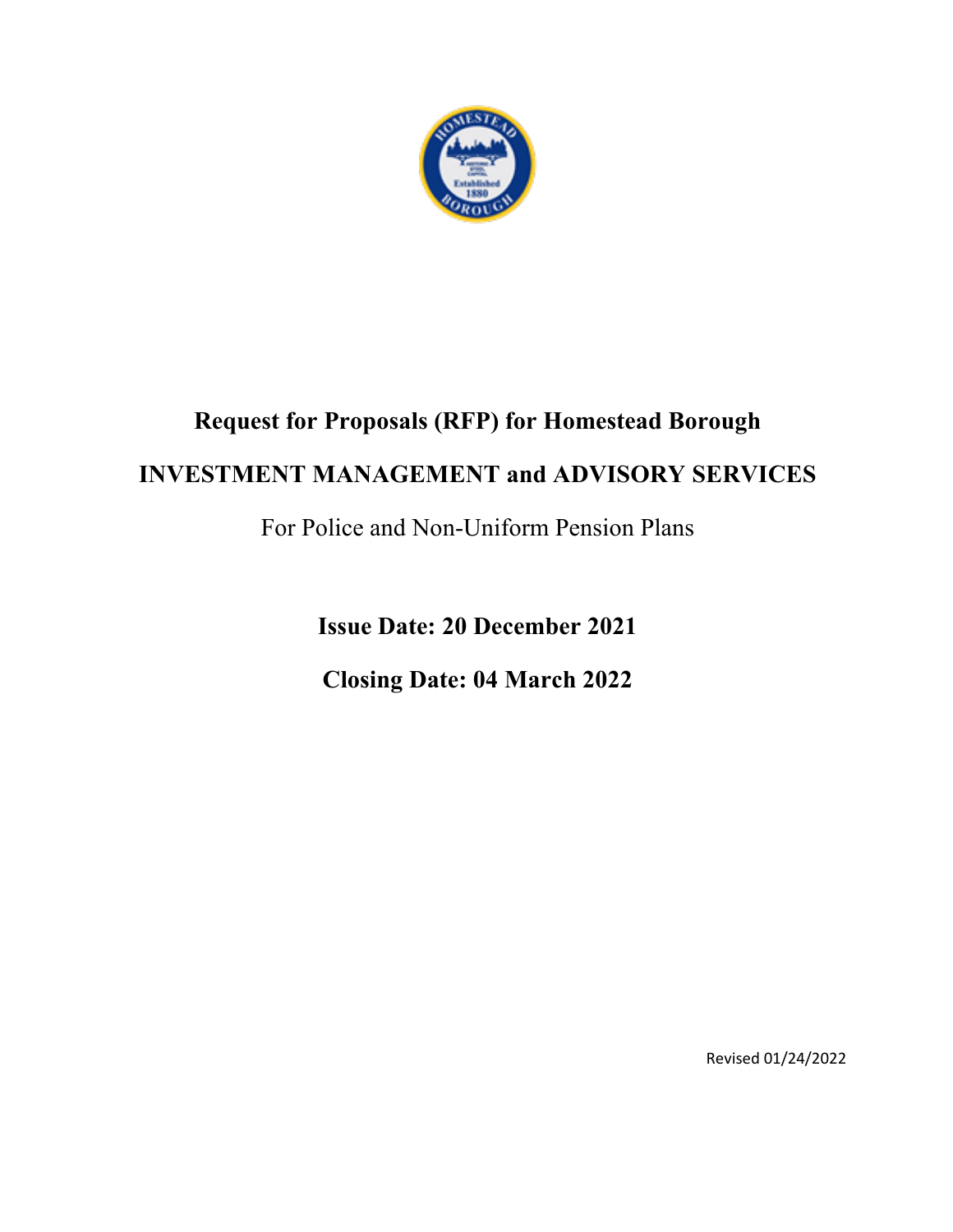# **TABLE OF CONTENTS**

| 1. | Introduction                                     | Page 1 |
|----|--------------------------------------------------|--------|
| 2. | <b>Investment Management / Advisory Services</b> | Page 1 |
| 3. | Minimum Requirements to Respond                  | Page 2 |
| 4. | Criteria for Selection                           | Page 2 |
| 5. | <b>Selection Process</b>                         | Page 3 |
| 6. | Proposal Format and Due Date                     | Page 3 |
| 7. | Terms and Conditions                             | Page 3 |
|    | Exhibits:                                        |        |
|    | A. Investment Management Questionnaire           | Page 5 |
|    | B. Investment Manager Act 44 Disclosures         | Page 6 |
|    | C. Verification                                  | Page 8 |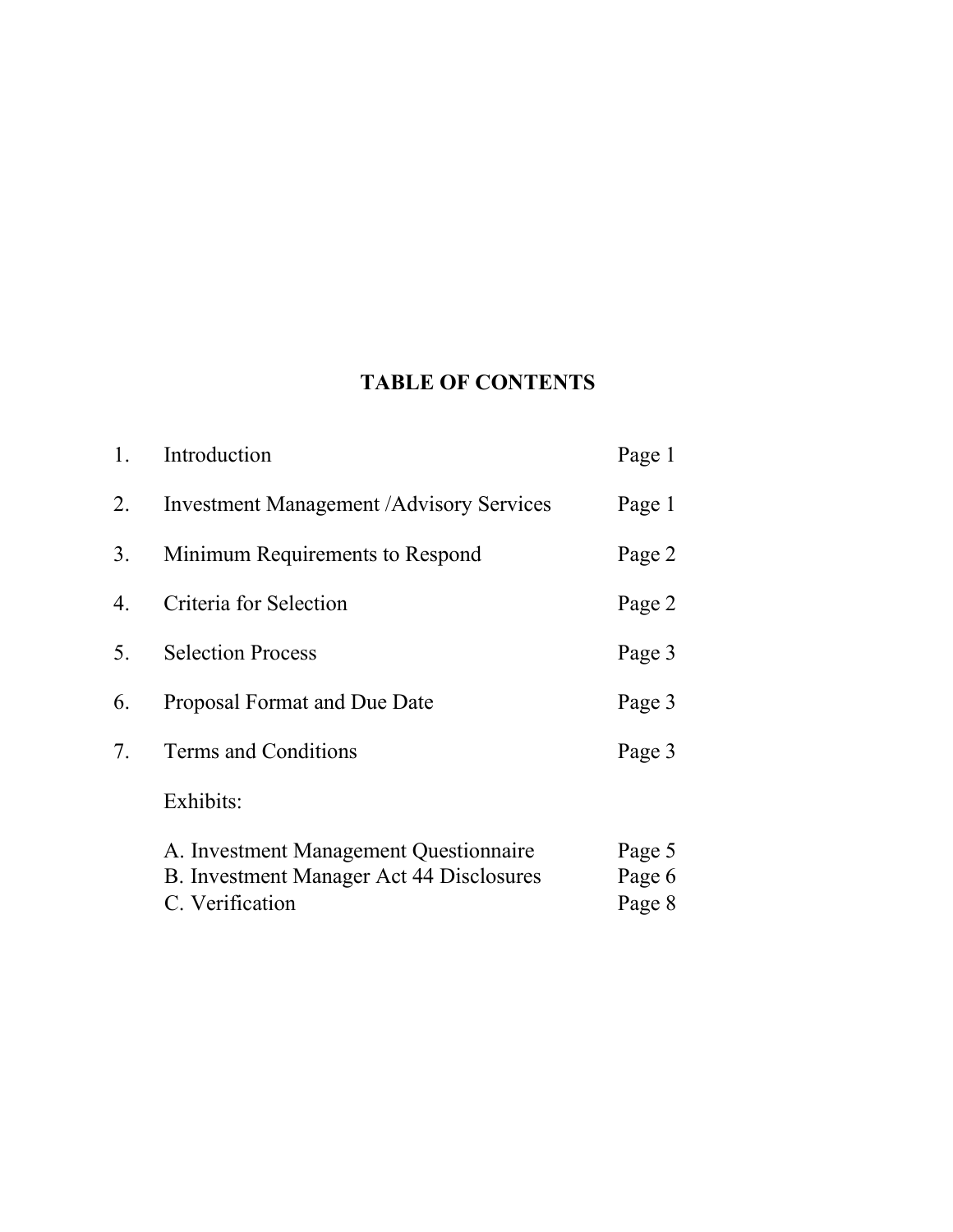#### **1. INTRODUCTION**

Homestead Borough, located in Allegheny County, Pennsylvania, is requesting information regarding asset management services and advisory services for its Police Pension Plan and Non-Uniform Pension Plan, which are both defined benefit plans. The value of both funds is approximately \$2.6 million. Police Plan participants covered include twelve actives, three retirees and two receiving survivor benefits. The Non-Uniform Plan includes twelve actives, four retirees receiving benefits and 1 deferred participant.

The pension plans are administered under the management of the Pension Board and Borough Council established by local ordinance and in accordance with the terms of the Act 205 of 1984 and Act 600 where it affects the Police Pension Plan benefits and administration.

The investment management and advisory firm should be able provide all the requested services or partner with another organization so that the services are seamlessly provided through a primary contact person.

### **2. INVESTMENT MANAGEMENT and ADVISORY SERVICES**

Homestead Borough will be contracting for Asset Management and Investment Advisory services that will include, but not be limited to, the following:

- Act as the main contact to the Borough about the investment management and performance of the pension plan assets.
- Develop an initial investment policy statement with input from the Borough officials for their adoption and recommend amendments or changes in the future to recognize changes in the industry, the needs of the funds/plans or for any other reason.
- Work with the Pension Board, staff, and other service providers (e.g., auditor, actuary, attorney, etc.) to the plans if instructed by the Borough, to manage the investment process of the pension plans and provide investment management services in accordance with the terms of the investment policy.
- Provide an ongoing analysis to the Borough of asset allocations and performance of the pension plans and recommend changes when needed.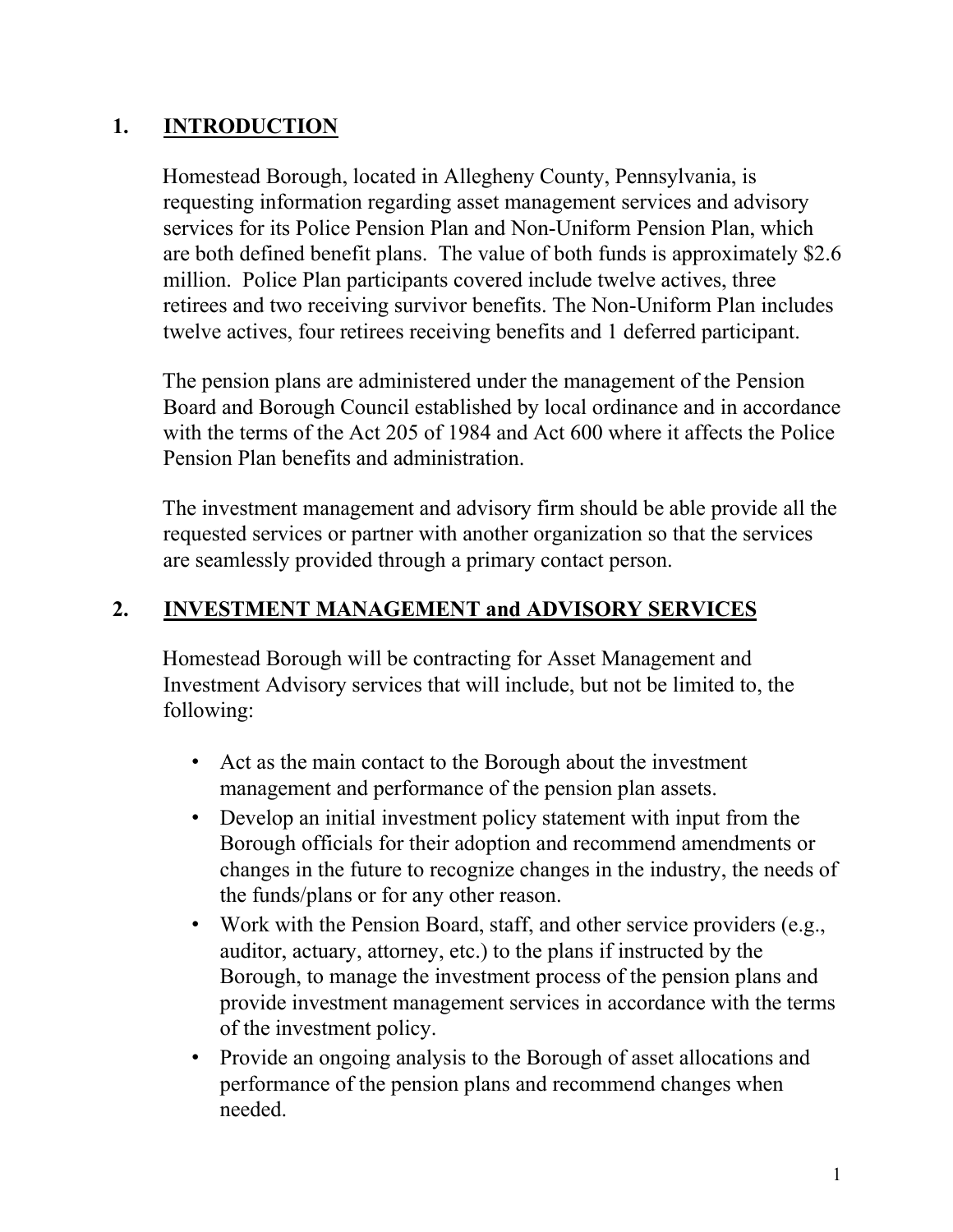- Coordinate with selected custodian and provider of retiree benefit payments, tax withholdings, IRS reporting and recordkeeping services and determine who will provide communication to the retirees about tax forms and payments.
- Provide quarterly financial reports (electronic or hard copy) to Borough officials for accounting and monitoring purposes of the pension plans.
- Attend periodic meetings to review the investment performance and asset allocations of the pension plans.

# **3. MINIMUM REQUIREMENTS TO RESPOND**

Applicants that respond to this RFP must be able to meet or exceed the following minimum criteria to be considered for the resulting award of this professional services contract:

- Six or more Pennsylvania governmental defined benefit plans.
- Ten years of experience in institutional asset management.
- Understanding of the requirements for governmental plans in Pennsylvania under Act 205 of 1984 and other applicable pension regulations such as Act 600 of 1955, as amended.
- The investment products are properly registered with the SEC and demonstrate a competitive composite performance that is GIPS compliant.

# 4. **CRITERIA FOR SELECTION**

- Investment management experience
- Specific experience with governmental defined benefit pension clients
- Fees
- Qualifications of Individuals working with the Plan
- Quality of references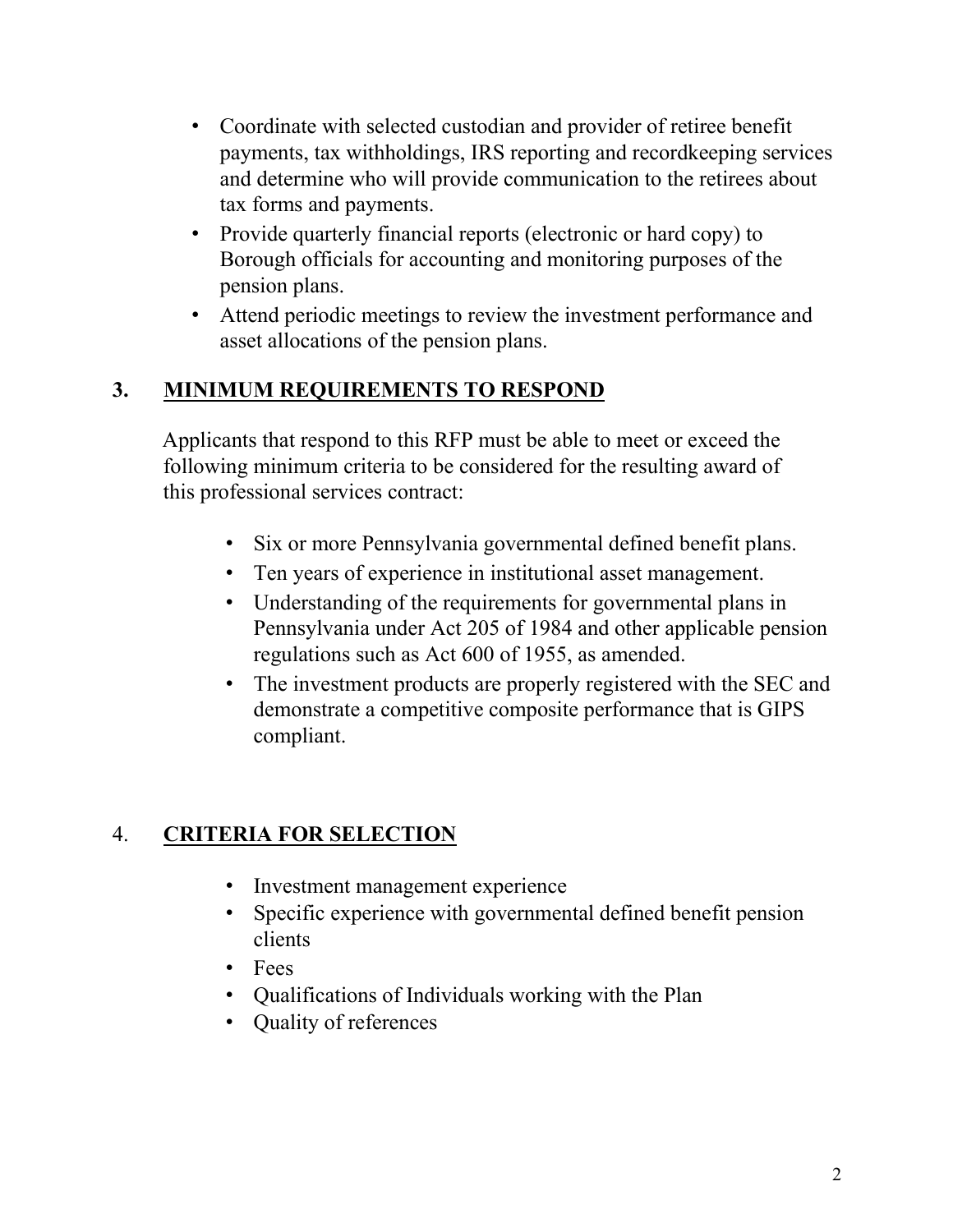## **5. SELECTION PROCESS**

The Pension Board will serve as the search committee and make its recommendations to the Borough (the governing body).

- Each committee member will review proposals submitted.
- The committee will decide which firms will be invited to make a presentation to the Board from the proposals that are determined to be qualified (meet the Minimum Requirements to Respond).
- The Board may, at its discretion, decide to interview only the most qualified professional service providers.
- Applicants will be notified of their selection for an interview by the Board within two weeks of the RFP Closing Date.
- The committee will analyze the providers based on the merits of their proposals and presentations, relative to the selection criteria above.

# **6. PROPOSAL FORMAT AND DUE DATE**

Nine (9) copies of the proposal and accompanying documents must be submitted and received no later than 3:00 P.M. on 04 March 2022. Proposals should include responses to the items on the Questionnaire and Disclosure Form and other requested information, such as qualifications of the individuals that will be assigned to the Borough and a list of municipal references.

Address for submissions:

**Vanessa McCarthy-Johnson, Manager Homestead Borough 221 East 7th Avenue Homestead, PA 15120**

## 7. **TERMS AND CONDITIONS**

• This Proposal solicitation does not commit Homestead Borough to enter into any agreement or to pay any costs incurred in the preparation of any proposal.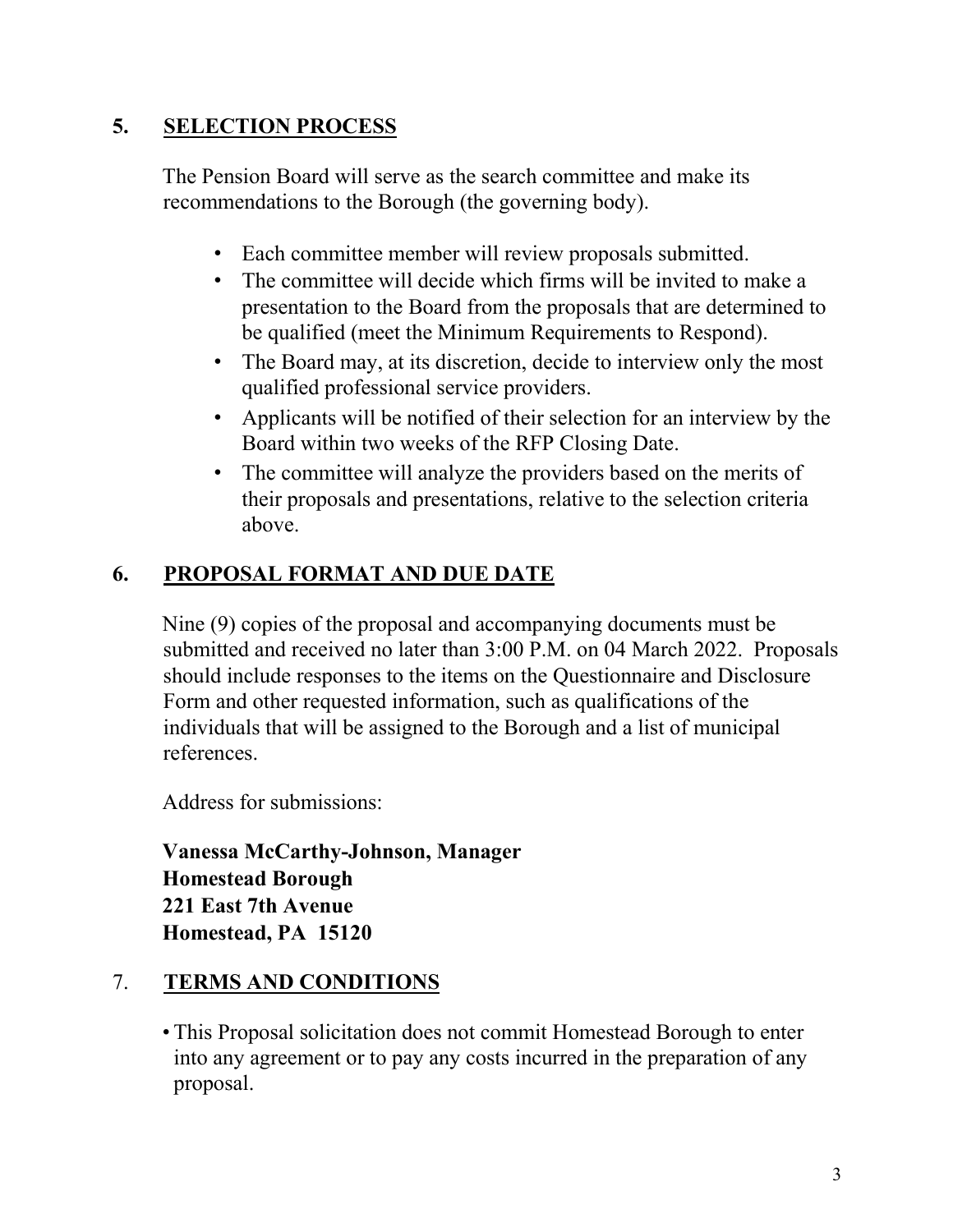- Selection of a provider will be within the discretion of the Borough, or the pension board as its representative.
- The Borough reserves the right to reject or disqualify any Proposals pursuant to the selection criteria and minimum requirements for a provider.
- •It is the responsibility of each provider to carefully examine the requirements before submitting. Any questions about this RFP must be in written form and should be directed to Vanessa McCarthy-Johnson by email at information@homesteadborough.com.
- Phone calls will neither be accepted nor returned.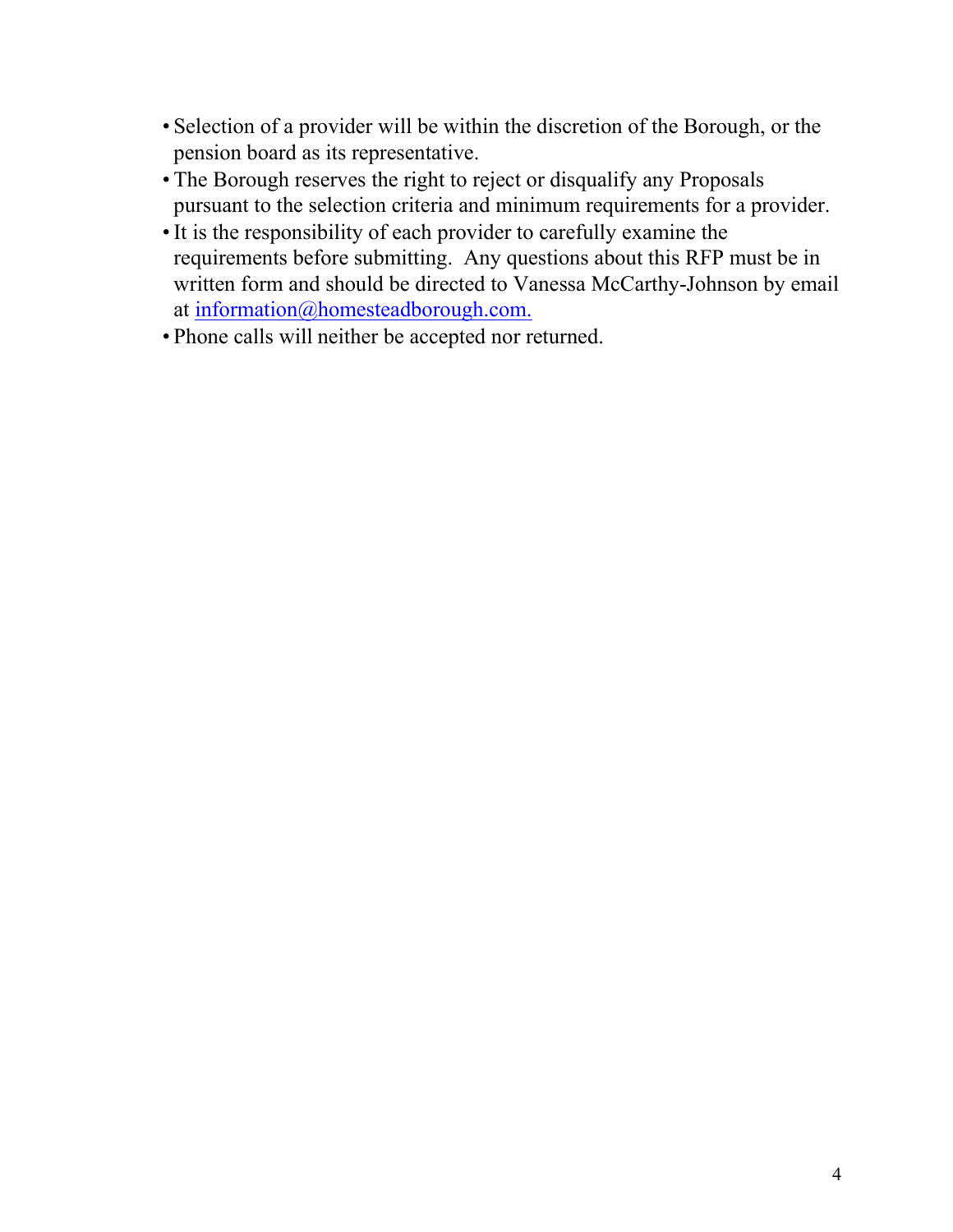#### **Exhibit A Investment Management Questionnaire**

- 1. What is your firm's investment philosophy? What in your philosophy do you believe is different than other firms?
- 2. How many Pennsylvania municipal defined benefit pension plans do you currently manage and what are their total assets you manage? What is the amount of total assets you manage of all municipal plans?
- 3. How long have you been managing municipal defined benefit plans? What do you think are the current challenges with managing municipal pensions plans?
- 4. Provide actual examples illustrating the performance history of clients that you have managed? These numbers should be provided on a calendar year basis, and illustrate composite returns for the last one, three, five, and ten calendar years.
- 5. Show your proposed portfolio for a 60% equity and 40% fixed income allocation compared with a relative benchmark for one, three, and five calendar years. Would you recommend this 60/40 allocation mix?
- 6. Provide information on who would be the plans Custodian, how they would communicate with retirees and the process for paying the retirees. How will the communication occur?
- 7. Are your returns calculated in compliance with GIPS?
- 8. Provide the name and title of everyone who would be providing professional services to the Borough, including the firm's advisors and subcontractors, along with a description of the responsibilities of everyone performing work and information about their qualifications.
- 9. Provide a detailed description of proposed fees and costs for the defined benefit plan. These should be clearly broken down between investment/advisory services, clearing and custody services as well as any fees for a third-party administrator, and as stated above, include **all direct and indirect fees.**
- 10. Provide a list at least five municipal defined benefit plan references and contact information for whom you provide services like those being requested in this RFP, at least one of which must be in Pennsylvania.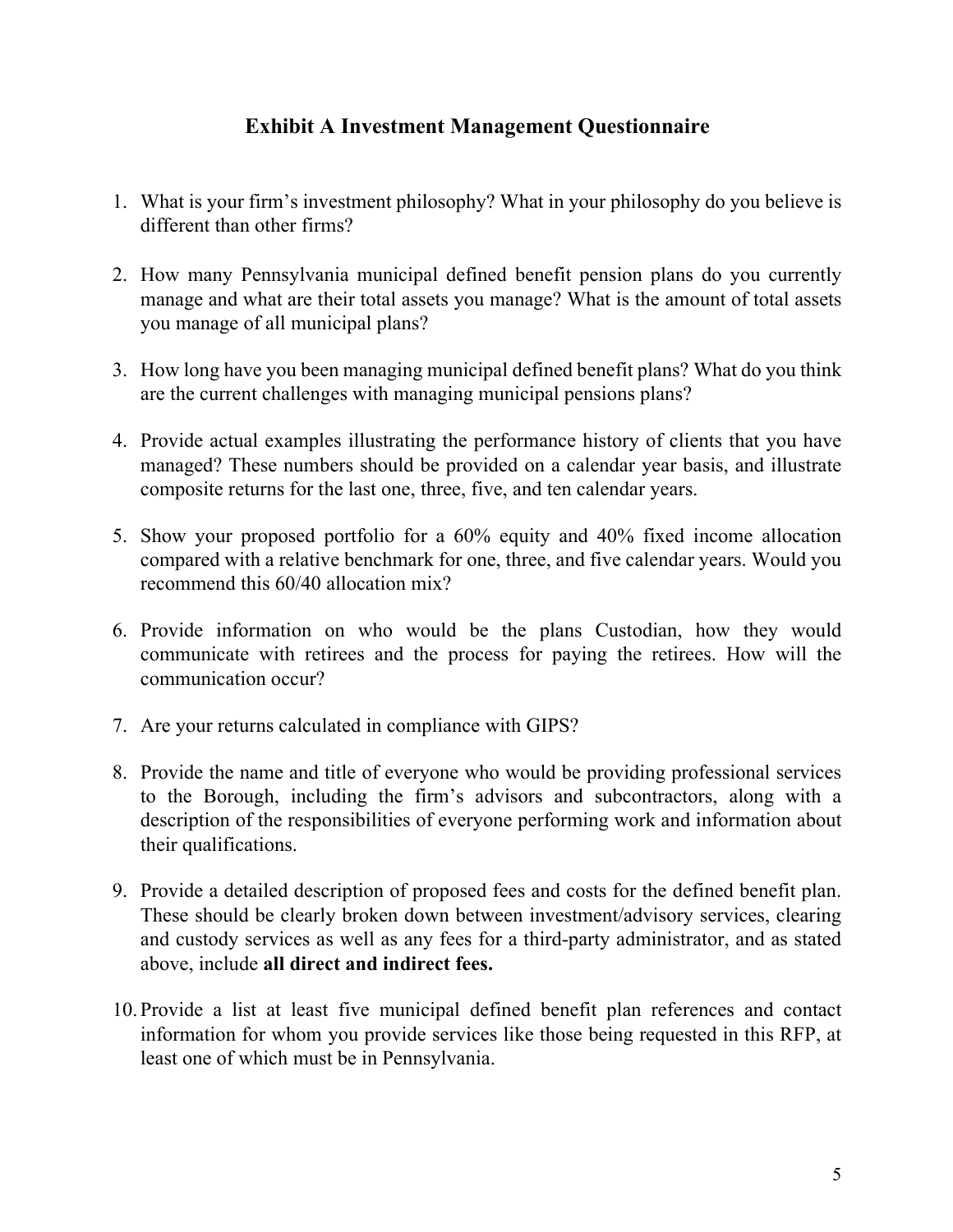## **Exhibit B Disclosure of Information for Prospective Professional Service Provider to Municipal Pension System**

The following disclosure information is required under Act 44 of 2009. Failure to fully comply with these requirements may void any contract with the municipal pension system.

#### **Answer the following questions pertaining to any individuals who will be providing services under the proposed contract.**

- 1. Are any of them current or former officials or employees of Homestead Borough?
- 2. Are any a registered federal or state lobbyist?
- 3. Have any contributed in the past two years to a municipal official or candidate for office at Homestead Borough?
- 4. Do any have a direct financial, commercial, or business relationship with any official of Homestead or the municipal pension system?

#### **Answer the following regarding all your firm and affiliated entities.**

- 1. On an attached sheet of paper, disclose all contributions from you or an "affiliated entity" (as defined in Act 44 of 2009) to which all of the following apply: a. The contribution was made within the last five years.
	- b. The contribution was made by an officer, director, executive-level employee or owner of at least 5% of the firm or "affiliated entity."
	- c. The amount of the contribution was at least \$500 in the form of
		- i. a single contribution by a person in subparagraph (b) above; or ii. the aggregate of all contributions by all persons listed in subparagraph (b) above.
	- d. The contribution was made to:
		- i. a candidate for any public office in the Commonwealth or to an individual who holds that office; or
		- ii. a political committee of a candidate for public office in the Commonwealth or of an individual who holds that office.
	- e. The disclosures made under this subsection shall be updated annually.
- 2. For each contribution disclosed in your answer to No. 1 above, please provide the following information:
	- a. the name and address of the contributor;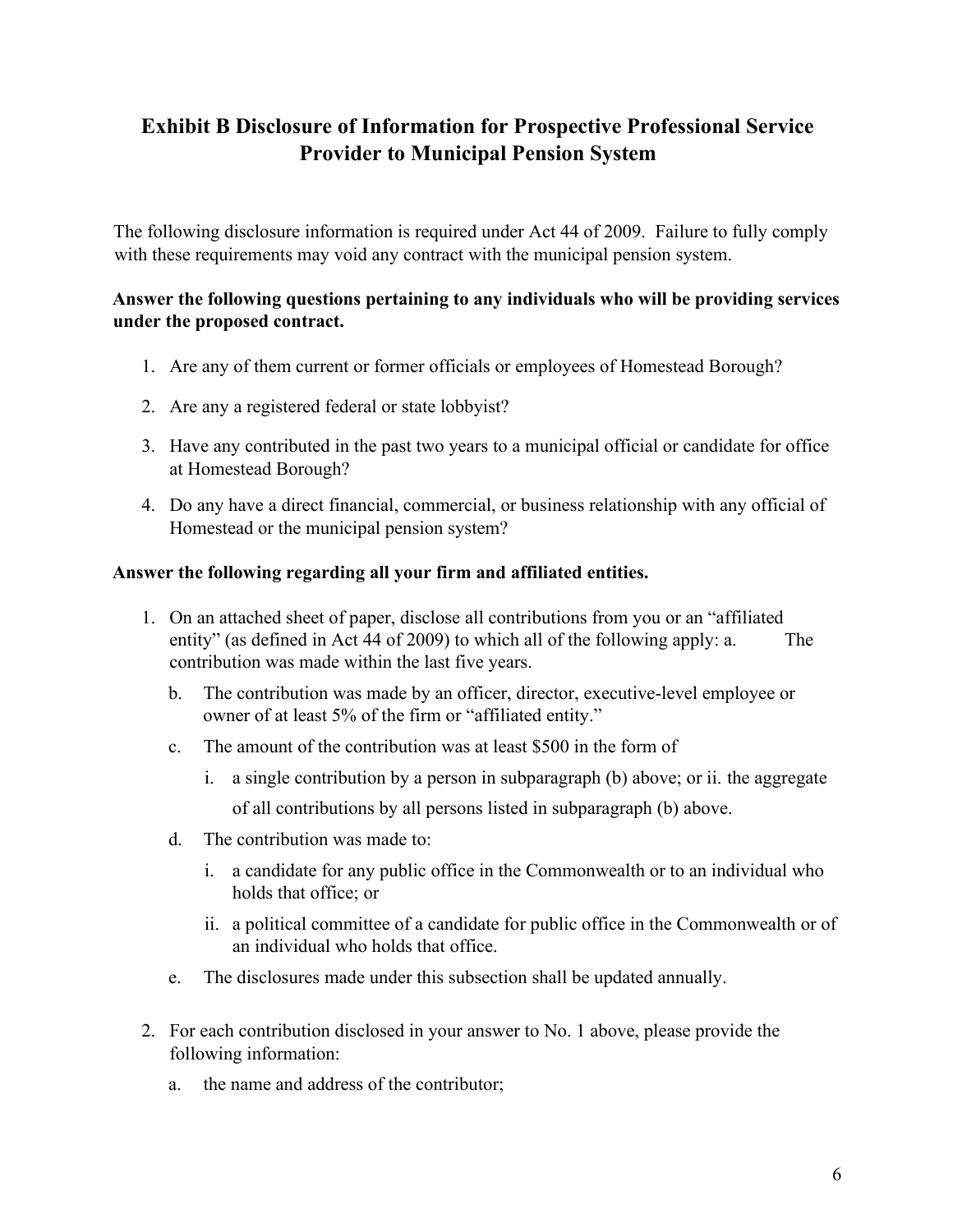- b. the contributor's relationship to the Contractor;
- c. the name and office or position of each person receiving a contribution;
- d. the amount of the contribution; and
- e. the date of the contribution.
- 3. Disclose any gifts given by you or an "affiliated entity" to an official or employee of the municipal pension system or the municipality which controls the municipal pension system.

#### **List any additional potential or actual conflicts of interest that may exist relative to contracting of services with Homestead Borough.**

| <b>Names of Elected Officials</b>        | <b>Names of Pension Board Members Other than</b><br><b>Elected Officials</b> |
|------------------------------------------|------------------------------------------------------------------------------|
| Betty Esper, Mayor                       | Vanessa McCarthy-Johnson, Borough Manager                                    |
| Don Dais, Council President              |                                                                              |
| Lloyd Cunningham, Vice President Council |                                                                              |
| Rev. Louise Benton, Council Member       |                                                                              |
| Drew Borcik, Council Member              |                                                                              |
| Connie Burwell, Council Member           |                                                                              |
| Jou-Al Burwell, Council Member           |                                                                              |
| Mary Nesby, Council Member               |                                                                              |

*A person who knowingly makes a material misstatement or omission on this disclosure form will be prohibited from entering into a contract with Homestead Borough for three years.*